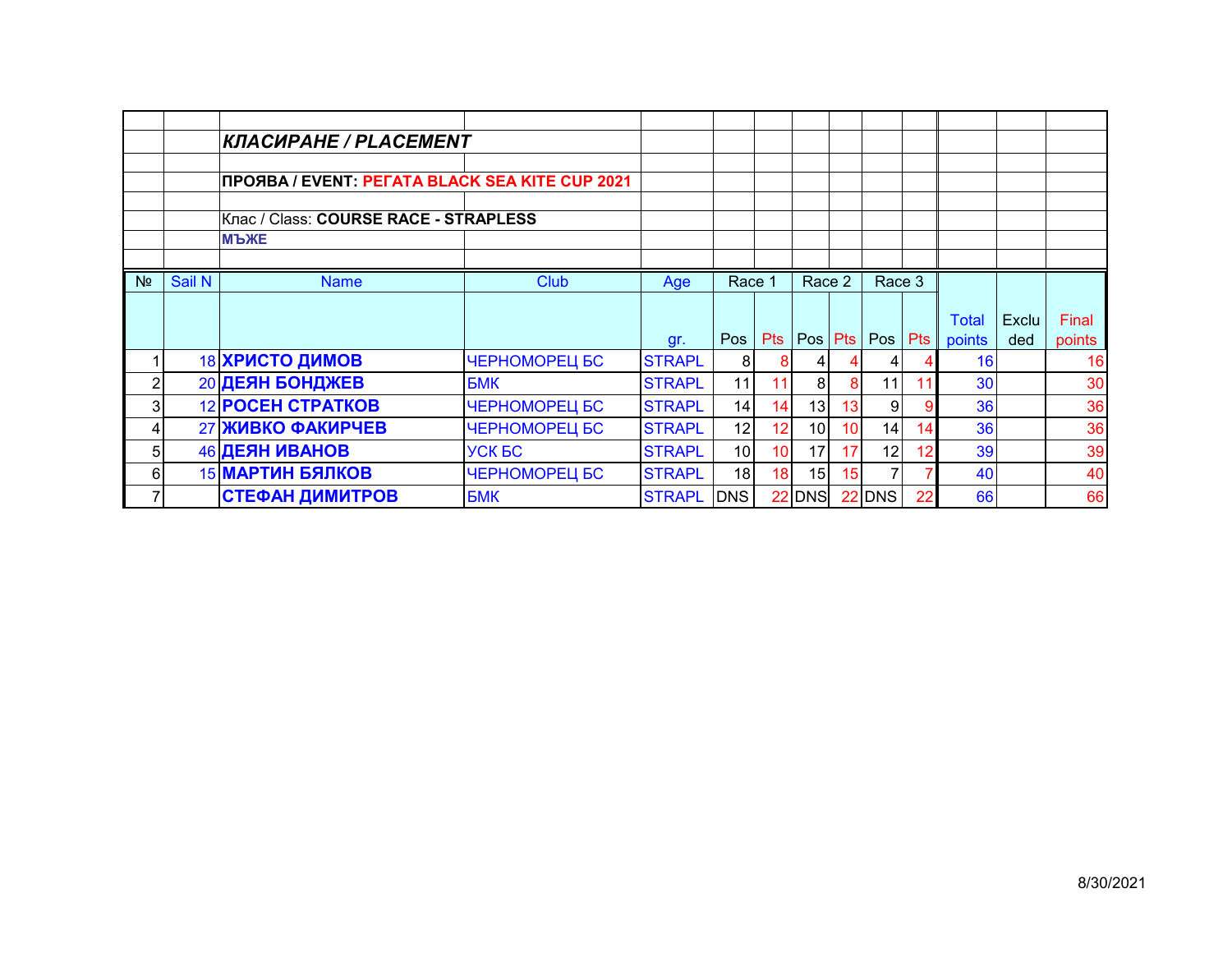|                |        | КЛАСИРАНЕ / PLACEMENT                          |               |                     |                |                |            |    |                |            |                        |       |                          |
|----------------|--------|------------------------------------------------|---------------|---------------------|----------------|----------------|------------|----|----------------|------------|------------------------|-------|--------------------------|
|                |        |                                                |               |                     |                |                |            |    |                |            |                        |       |                          |
|                |        | ПРОЯВА / EVENT: PEГАТА BLACK SEA KITE CUP 2021 |               |                     |                |                |            |    |                |            |                        |       |                          |
|                |        | Клас / Class: COURSE RACE - TWIN TIP           |               |                     |                |                |            |    |                |            |                        |       |                          |
|                |        | <b>МЪЖЕ</b>                                    |               |                     |                |                |            |    |                |            |                        |       |                          |
|                |        |                                                |               |                     |                |                |            |    |                |            |                        |       |                          |
| N <sub>2</sub> | Sail N | <b>Name</b>                                    | Club          | Age                 | Race 1         |                | Race 2     |    | Race 3         |            |                        |       |                          |
|                |        |                                                |               |                     |                |                |            |    |                |            |                        |       |                          |
|                |        |                                                |               |                     | Pos            | <b>Pts</b>     | Pos Pts    |    | Pos            | <b>Pts</b> | <b>Total</b><br>points | Exclu | Final                    |
| $\mathbf{1}$   |        | <b>54 СИМЕОН ВАСИЛЕВ</b>                       | ЧЕРНОМОРЕЦ БС | gr.<br><b>TWINT</b> | 3              | 3              | 2          |    | $\overline{c}$ |            |                        | ded   | points<br>$\overline{7}$ |
| $\overline{2}$ |        | 41 <b>NETЪP БАБЕВ</b>                          | <b>БМК</b>    | <b>TWINT</b>        | 4              |                | 3          | 3  | 3              |            | 10                     |       | 10                       |
| 3              |        | <b>39 МАРТИН ИЛИЕВ</b>                         | ЧЕРНОМОРЕЦ БС | <b>TWINT</b>        | $\overline{7}$ |                | 5          |    | 8              | 8          | 20                     |       | 20                       |
| 4              |        | 45 ДИМИТЪР НИКОВ                               | ЧЕРНОМОРЕЦ БС | <b>TWINT</b>        | $6\phantom{.}$ | 6              | 16         | 16 | 5 <sub>l</sub> |            | 27                     |       | 27                       |
| 5              |        | 21 CUMEOH ATAHACOB                             | <b>БМК</b>    | <b>TWINT</b>        | $\overline{2}$ | $\overline{2}$ | 6          |    | 6 DNS          | 22         | 30                     |       | 30                       |
| 6              |        | 49 СВИЛЕН ЦОНЕВ                                | ЧЕРНОМОРЕЦ БС | <b>TWINT</b>        | 17             | 17             | 12         | 12 | 10             | 10         | 39                     |       | 39                       |
| $\overline{7}$ |        | 23 РАДОСЛАВ СТРЕЗОВ                            | <b>BMK</b>    | <b>TWINT</b>        | 13             | 13             |            |    | <b>DNS</b>     | 22         | 42                     |       | 42                       |
| 8              |        | 11 ВЕСЕЛИН ДИМИТРОВ                            | ЧЕРНОМОРЕЦ БС | <b>TWINT</b>        | 15             | 15             | 11         |    | 11 DNS         | 22         | 48                     |       | 48                       |
| 9              |        | <b>16 ЯНИ ГРОЗЕВ</b>                           | ЧЕРНОМОРЕЦ БС | <b>TWINT</b>        | 5              |                | 5 DNS      | 22 | <b>DNS</b>     | 22         | 49                     |       | 49                       |
| 10             |        | 47 ЛЪЧЕЗАР ЛОЗЕВ                               | <b>YCK BC</b> | <b>TWINT</b>        | 16             | 16             | 14         |    | 14 DNS         | 22         | 52                     |       | 52                       |
| 11             |        | 2 ФИЛИП ЧЕРВЕНКОВ                              | ПОРТ БС       | <b>TWINT</b>        | 9              |                | 9 DNS      |    | 22 DNS         | 22         | 53                     |       | 53                       |
| 12             |        | 55 ИВАН ДИМИТТРОВ                              | ЧЕРНОМОРЕЦ БС | <b>TWINT</b>        | <b>DNS</b>     | 22             | <b>DNS</b> | 22 | <b>DNS</b>     | 22         | 66                     |       | 66                       |
| 13             |        | 17 МИХАИЛ ЙОРДАНОВ                             | ЧЕРНОМОРЕЦ БС | <b>TWINT</b>        | <b>DNS</b>     | 22             | <b>DNS</b> |    | 22 DNS         | 22         | 66                     |       |                          |
| 14             |        | 29 ОЛЕГ ДИМИТРОВ                               | ЧЕРНОМОРЕЦ БС | <b>TWINT</b>        | <b>DNS</b>     | 22             | <b>DNS</b> | 22 | <b>DNS</b>     | 22         | 66                     |       | 66<br>66                 |
| 15             |        | <b>14 БОБИ СИМЕОНОВ</b>                        | ЧЕРНОМОРЕЦ БС | <b>TWINT</b>        | <b>DNS</b>     | 22             | <b>DNS</b> |    | 22 DNS         | 22         | 66                     |       | 66                       |
| 16             |        | <b>38 МАКСИМ СУГАРЕВ</b>                       | <b>BMK</b>    | <b>TWINT</b>        | <b>DNS</b>     | 22             | <b>DNS</b> |    | $22$ DNS       | 22         | 66                     |       | 66                       |
|                |        |                                                |               |                     |                |                |            |    |                |            |                        |       |                          |
| 17             |        | 30 АЛЕКСАНДЪР СУГАРЕВ                          | <b>BMK</b>    | <b>TWINT</b>        | <b>DNS</b>     | 22             | <b>DNS</b> |    | $22$ DNS       | 22         | 66                     |       | 66                       |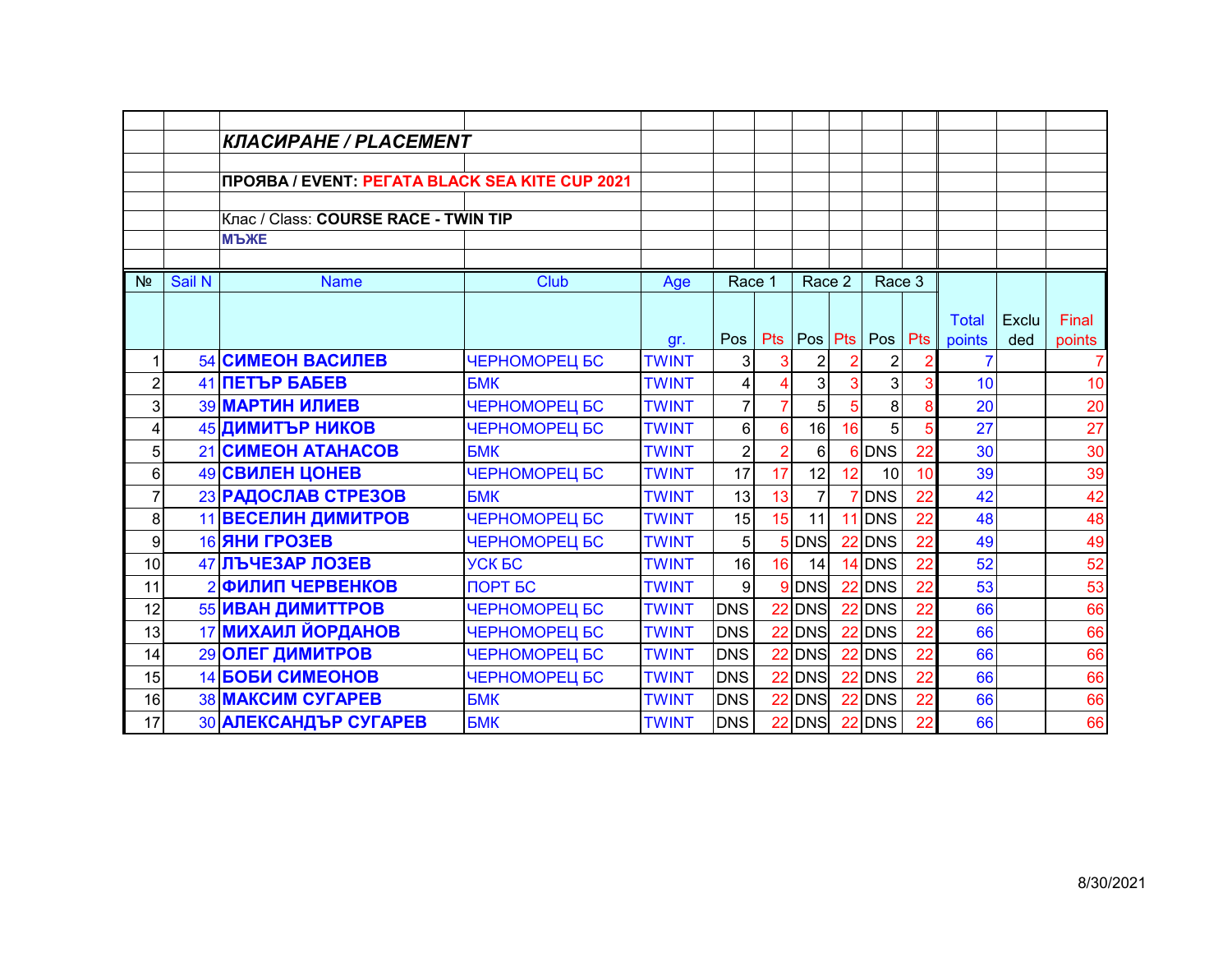|                |        | <b>КЛАСИРАНЕ / PLACEMENT</b>                   |               |                  |            |                 |                |                 |                 |    |              |       |        |
|----------------|--------|------------------------------------------------|---------------|------------------|------------|-----------------|----------------|-----------------|-----------------|----|--------------|-------|--------|
|                |        |                                                |               |                  |            |                 |                |                 |                 |    |              |       |        |
|                |        | ПРОЯВА / EVENT: PEГАТА BLACK SEA KITE CUP 2021 |               |                  |            |                 |                |                 |                 |    |              |       |        |
|                |        |                                                |               |                  |            |                 |                |                 |                 |    |              |       |        |
|                |        | Клас / Class: COURSE RACE - TWIN TIP / RAM     |               |                  |            |                 |                |                 |                 |    |              |       |        |
|                |        | <b>MPXE</b>                                    |               |                  |            |                 |                |                 |                 |    |              |       |        |
|                |        |                                                |               |                  |            |                 |                |                 |                 |    |              |       |        |
| N <sub>2</sub> | Sail N | <b>Name</b>                                    | <b>Club</b>   | Age              | Race       |                 | Race 2         |                 | Race 3          |    |              |       |        |
|                |        |                                                |               |                  |            |                 |                |                 |                 |    |              |       |        |
|                |        |                                                |               |                  |            |                 |                |                 |                 |    | <b>Total</b> | Exclu | Final  |
|                |        |                                                |               | gr.              | Pos        | Pts             |                |                 | Pos Pts Pos Pts |    | points       | ded   | points |
|                |        | 9 КРИСТИЯН МАНЕВ                               | ЧЕРНОМОРЕЦ БС | <b>TWINT/RAM</b> |            |                 |                |                 |                 |    |              |       | 3      |
| 2              |        | 33 ГЕОРГИ ДИМИТРОВ                             | ЧЕРНОМОРЕЦ БС | <b>TWINT/RAM</b> | <b>DNS</b> | 22              | 9 <sub>l</sub> | 9               | 61              |    | 37           |       | 37     |
| 3              |        | 25 РАДОСЛАВ АТАНАСОВ                           | <b>BMK</b>    | <b>TWINT/RAM</b> | 19         | 19 <sup>°</sup> | 18             | 18 <sup>1</sup> | 13 <sub>l</sub> | 13 | 50           |       | 50     |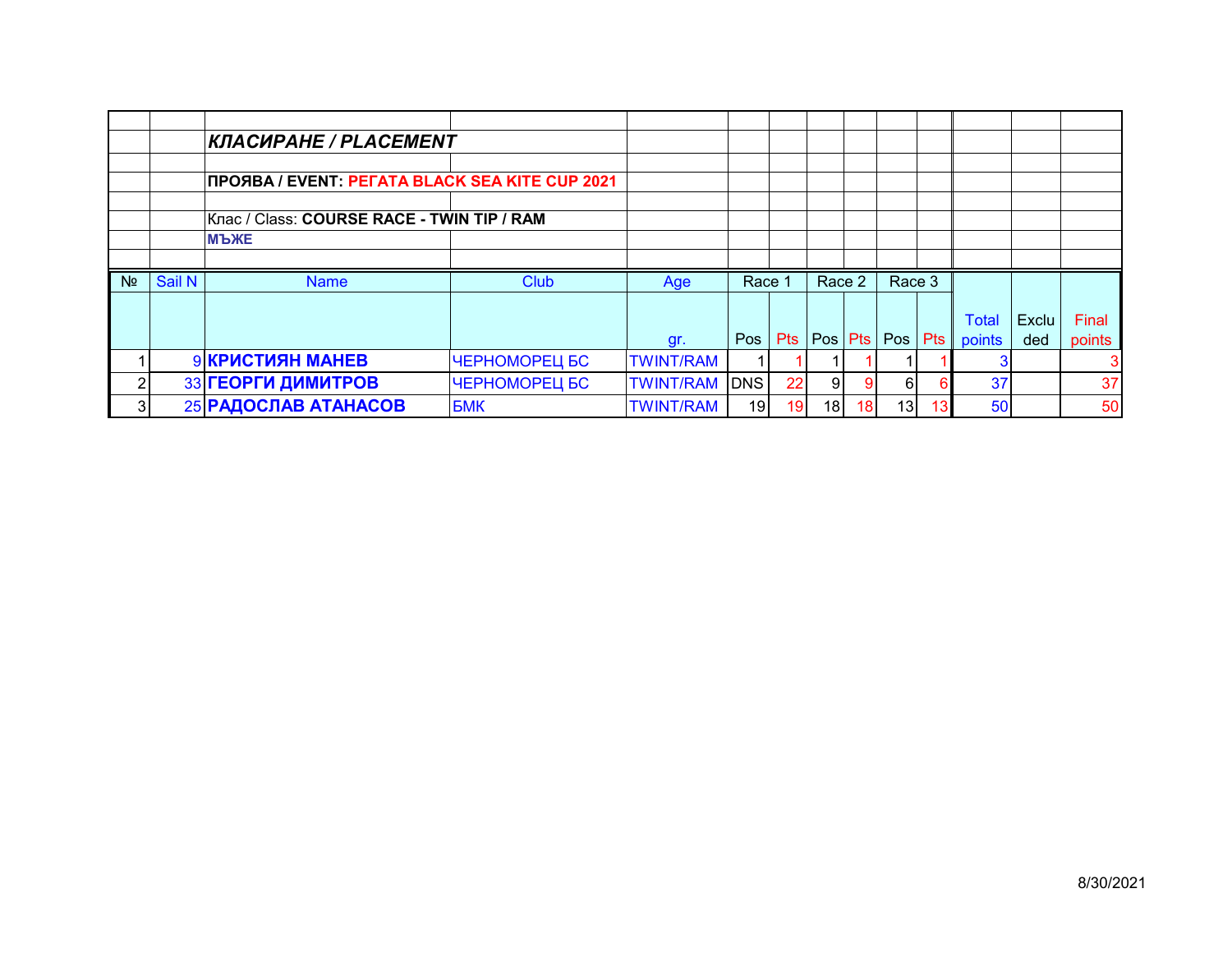|                         |                | КЛАСИРАНЕ / PLACEMENT                            |               |                     |                |                 |                |    |                |                 |                 |       |                     |
|-------------------------|----------------|--------------------------------------------------|---------------|---------------------|----------------|-----------------|----------------|----|----------------|-----------------|-----------------|-------|---------------------|
|                         |                |                                                  |               |                     |                |                 |                |    |                |                 |                 |       |                     |
|                         |                | ПРОЯВА / EVENT: PEГАТА BLACK SEA KITE CUP 2021   |               |                     |                |                 |                |    |                |                 |                 |       |                     |
|                         |                | Клас / Class: COURSE RACE - TWIN TIP / STRAPLESS |               |                     |                |                 |                |    |                |                 |                 |       |                     |
|                         |                | <b>МЪЖЕ</b>                                      |               |                     |                |                 |                |    |                |                 |                 |       |                     |
|                         |                |                                                  |               |                     |                |                 |                |    |                |                 |                 |       |                     |
| N <sub>2</sub>          | Sail N         | <b>Name</b>                                      | Club          | Age                 | Race 1         |                 | Race 2         |    | Race 3         |                 |                 |       |                     |
|                         |                |                                                  |               |                     |                |                 |                |    |                |                 |                 |       |                     |
|                         |                |                                                  |               |                     |                |                 |                |    |                |                 | <b>Total</b>    | Exclu | Final               |
|                         |                |                                                  |               | gr.                 | Pos            | <b>Pts</b>      |                |    | Pos Pts Pos    | Pts             | points          | ded   | points              |
| 1                       |                | 9 КРИСТИЯН МАНЕВ                                 | ЧЕРНОМОРЕЦ БС | <b>TWINT/RAN</b>    | 1              |                 | 1              |    | 1              |                 | 3               |       | 3<br>$\overline{7}$ |
| $\overline{c}$          |                | <b>54 СИМЕОН ВАСИЛЕВ</b>                         | ЧЕРНОМОРЕЦ БС | <b>TWINT</b>        | $\overline{3}$ | 3               | $\overline{2}$ |    | $\overline{2}$ |                 |                 |       |                     |
| 3                       |                | <b>41 NETЪP БАБЕВ</b>                            | <b>BMK</b>    | <b>TWINT</b>        | 4              | 4               | 3              |    | $\overline{3}$ |                 | 10              |       | 10                  |
| $\overline{\mathbf{4}}$ |                | 18 ХРИСТО ДИМОВ                                  | ЧЕРНОМОРЕЦ БС | <b>STRAPL</b>       | 8              | 8               | 4              |    | 4              |                 | 16              |       | 16                  |
| 5                       |                | <b>39 МАРТИН ИЛИЕВ</b>                           | ЧЕРНОМОРЕЦ БС | <b>TWINT</b>        | $\overline{7}$ | $\overline{7}$  | 5              | 5  | 8 <sup>1</sup> | 8               | 20              |       | 20                  |
| 6                       |                | 45 ДИМИТЪР НИКОВ                                 | ЧЕРНОМОРЕЦ БС | <b>TWINT</b>        | 6              | $6\phantom{a}$  | 16             | 16 | 5 <sup>1</sup> |                 | $\overline{27}$ |       | $\overline{27}$     |
| $\overline{7}$          |                | 21 CUMEOH ATAHACOB                               | <b>БМК</b>    | <b>TWINT</b>        | $\overline{2}$ | $\overline{2}$  | 6              |    | 6 DNS          | 22              | 30              |       | 30                  |
| 8                       |                | 20 ДЕЯН БОНДЖЕВ                                  | <b>БМК</b>    | <b>TWINT</b>        | 11             | 11              | 8              | 8  | 11             | 11              | 30              |       | 30                  |
| 9                       |                | <b>12 POCEH CTPATKOB</b>                         | ЧЕРНОМОРЕЦ БС | <b>STRAPL</b>       | 14             | 14              | 13             | 13 | 9              | 9               | 36              |       | 36                  |
| 10                      |                | 27 ЖИВКО ФАКИРЧЕВ                                | ЧЕРНОМОРЕЦ БС | <b>STRAPL</b>       | 12             | 12              | 10             | 10 | 14             | 14              | 36              |       | 36                  |
| 11                      |                | 33 ГЕОРГИ ДИМИТРОВ                               | ЧЕРНОМОРЕЦ БС | <b>TWINT/RANDNS</b> |                | $\overline{22}$ | 9              | 9  | $6 \mid$       | 6               | 37              |       | 37                  |
| 12                      |                | 49 СВИЛЕН ЦОНЕВ                                  | ЧЕРНОМОРЕЦ БС | <b>TWINT</b>        | 17             | 17              | 12             | 12 | 10             | 10 <sup>°</sup> | 39              |       | 39                  |
| 13                      |                | 46 ДЕЯН ИВАНОВ                                   | <b>YCK EC</b> | <b>STRAPL</b>       | 10             | 10              | 17             | 17 | 12             | 12              | 39              |       | 39                  |
| 14                      |                | <b>15 МАРТИН БЯЛКОВ</b>                          | ЧЕРНОМОРЕЦ БС | <b>STRAPL</b>       | 18             | 18              | 15             | 15 | $\overline{7}$ |                 | 40              |       | 40                  |
| 15                      |                | 23 РАДОСЛАВ СТРЕЗОВ                              | <b>БМК</b>    | <b>TWINT</b>        | 13             | 13              | $\overline{7}$ |    | <b>DNS</b>     | 22              | 42              |       | 42                  |
| 16                      |                | 11 ВЕСЕЛИН ДИМИТРОВ                              | ЧЕРНОМОРЕЦ БС | <b>TWINT</b>        | 15             | 15              | 11             |    | 11 DNS         | 22              | 48              |       | 48                  |
| 17                      |                | <b>16 ЯНИ ГРОЗЕВ</b>                             | ЧЕРНОМОРЕЦ БС | <b>TWINT</b>        | 5              | 5               | <b>DNS</b>     | 22 | <b>DNS</b>     | 22              | 49              |       | 49                  |
| 18                      |                | 25 РАДОСЛАВ АТАНАСОВ                             | <b>BMK</b>    | <b>TWINT/RAN</b>    | 19             | 19              | 18             | 18 | 13             | 13              | 50              |       | 50                  |
| 19                      |                | 47 ЛЪЧЕЗАР ЛОЗЕВ                                 | <b>YCK BC</b> | <b>TWINT</b>        | 16             | 16              | 14             |    | $14$ DNS       | 22              | 52              |       | 52                  |
| 20                      | $\overline{2}$ | <b>ФИЛИП ЧЕРВЕНКОВ</b>                           | ПОРТ БС       | <b>TWINT</b>        | 9              | 9               | <b>DNS</b>     | 22 | <b>DNS</b>     | 22              | 53              |       | 53                  |
| 21                      |                | <b>СТЕФАН ДИМИТРОВ</b>                           | <b>BMK</b>    | <b>STRAPL</b>       | <b>DNS</b>     | 22              | <b>DNS</b>     |    | $22$ DNS       | 22              | 66              |       | 66                  |